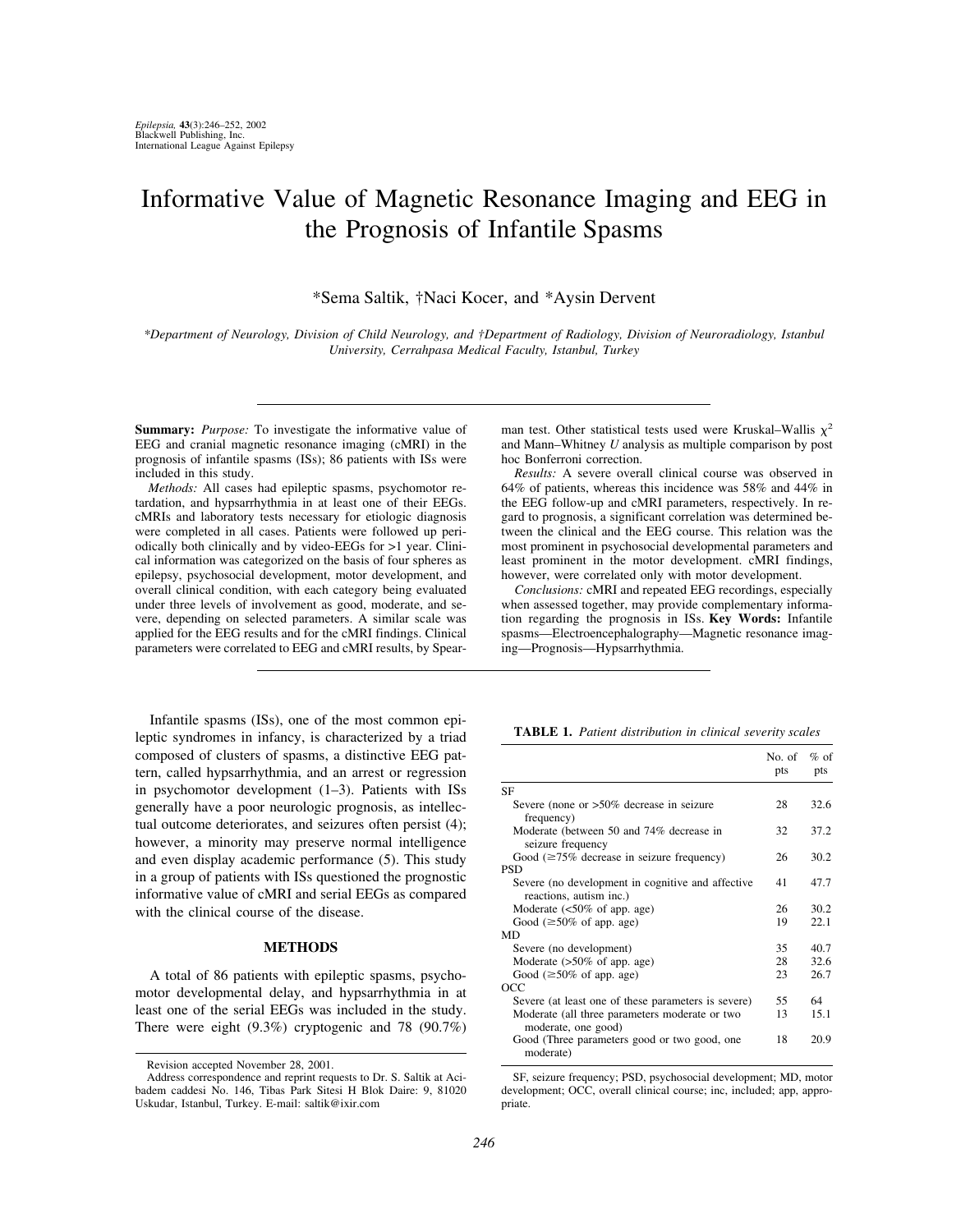

symptomatic cases, as described in the International Classification of Epilepsies and Epileptic Syndromes (6) with a male/female ratio of 1.75/1.

#### **Clinical evaluation protocol**

Follow-up examinations, after the diagnostic procedures completed, were carried on a monthly basis within the initial 3 months, followed by once in 3 months during the first year and once in 6 months, later. The shortest follow-up period was 1 year, the longest was until 10 years of age. Mean age of the patients was  $34.6 \pm 21.5$ months, the median age was 29.5 months at the last visit. Clinical evaluations of the patients included specific information regarding the seizure frequency (SF), motor development (MD) and mental and psychosocial development (PSD) during the initial and follow-up visits. After a detailed examination of the initial video-EEGs, all documented partial seizures and epileptic spasms of the infant were shown to the parents during another visit, and a common semiologic understanding and naming of the seizure types was achieved. Seizure types were later assembled under a single category for statistical reasons.

**FIG. 1.** Bilateral fast discharges as an indicator of "severe course" in the EEGs of an infant with nesidioblastosis and infantile spasms: **(a),** at 10 months, and **(b),** at 22 months throughout the evolution into Lennox– Gastaut syndrome.

Developmental milestones were determined by Denver II (7) screening test. Parameters as eye contact and following objects, communicative smiling, reaching objects, and responsive utterings were carefully noted within the context of PSD. A rating scale was adjusted for frequency and severity of seizures, as for psychosocial and for motor performances; and differences throughout the initial visit to the latest one were noted. A common clinical follow-up prognostic scale (good, moderate, severe) was later developed on the basis of evolutionary scales for each individual modality (Table 1).

# **EEG recordings and the evaluation protocol**

EEGs of  $\geq$ 2-h duration during sleep and waking, synchronized with video monitoring was conducted by a 32-channel digital machine. A total of 386 video-EEGs (mean,  $4.5 \pm 2.6$  per individual) recorded with regular intervals from the onset of the disease to the last followup visit were evaluated by the authors. EEG parameters included were presence of sleep spindles, hypsarrhythmia, bilateral fast discharges (8), and epileptogenic foci after disappearance of hypsarrhythmia, as well as asym-



**FIG. 2.** Asymmetric hypsarrhythmia with depression on the right hemisphere leads, as a marker of "severe course" from an infant (11-month-old) with hypoxic–ischemic encephalopathy and bilateral clastic lesions in the cranial magnetic resonance imaging, larger on the right.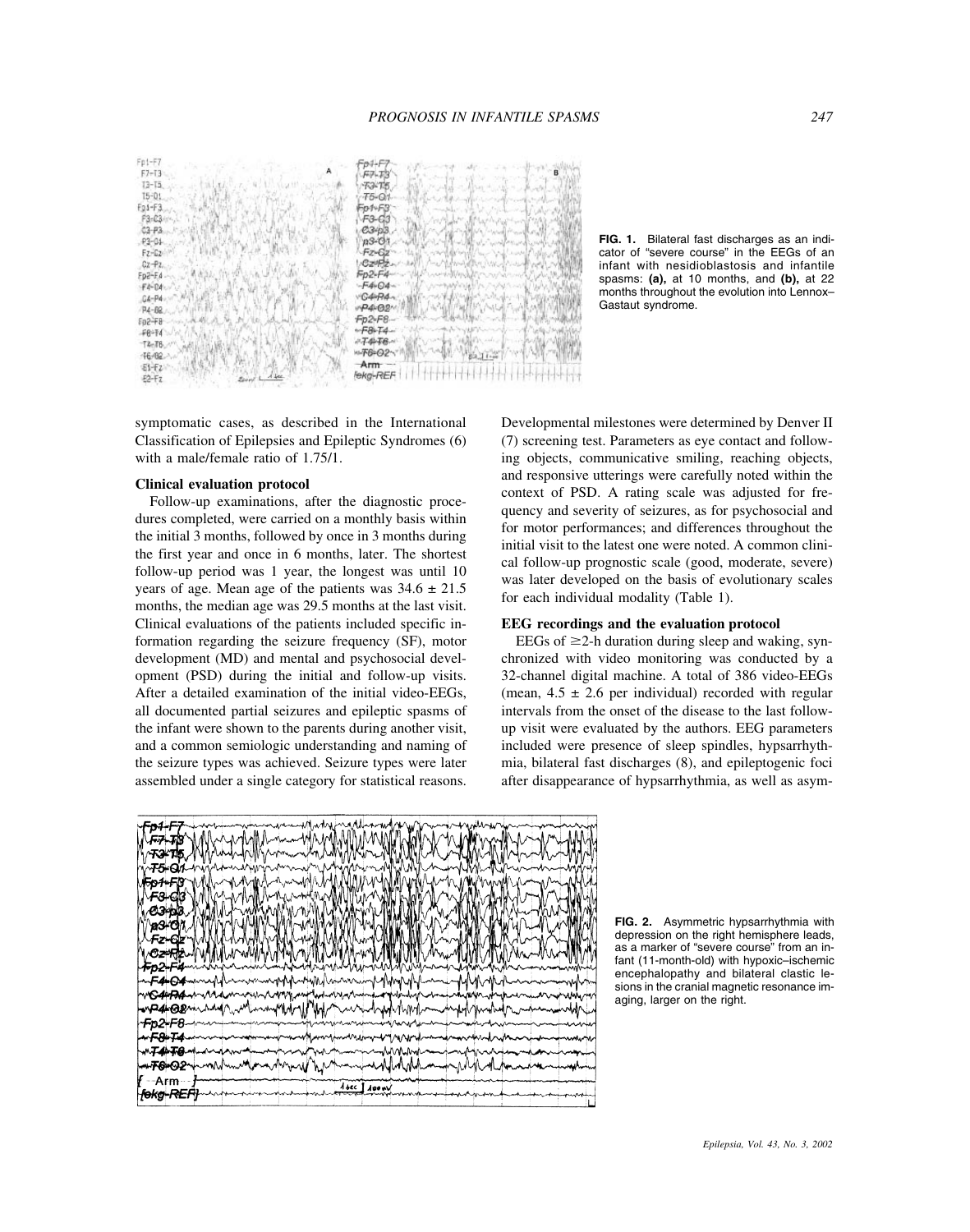**FIG. 3.** EEG sample of an epileptic spasm **(A)** followed by an ictal pattern **(B)** predominant on T3 with extension to adjacent regions (as a marker for severe course). Clinically, a right-sided motor seizure in a 10-month old infant, with bilateral pachygyria in the cranial magnetic resonance imaging.



metry of sleep spindles and of hypsarrhythmia. Presence of interhemispheric asymmetry in the background activity, if not hypsarrhythmic, as well as additional ictal patterns and various abnormal rhythms also were noted. Those were considered as accessory criteria for classification of EEGs with in-between features of severity levels. (Example: An EEG that could not be clearly rated as good or moderate was classified as moderate if focal ictal patterns would exist.) See sample EEGs showing diagnostic indicators of various severity scales in Figs. 1–4.

A conclusive format for video-EEG data was then completed on the basis of those parameters. Final stage of this evaluation process was the production of a severity scale similar to that of the clinical outcome (Table 2).

#### **Evaluation protocol for cMRIs**

A total of 103 cMRIs was available with at least one for each patient and repeated examinations to follow either the maturational changes of the brain or to avoid diagnostic suspicion. They were evaluated by two independent neuroradiologists, and the following parameters were noted: presence of a lesion, its localization, its distribution (ranging from  $+$  to  $+++$ ), presence of white (subcortical, deep) and gray matter (cortex, deep nuclei) involvements, and morphology of corpus callosum and cerebral ventricles, enlargement of subarachnoid space, diffuse cerebral or cerebellar atrophy, and pattern of myelination and its appropriateness for age. A severity scale prepared on the basis of these cMRI parameters is seen in Table 3. Figures 5 and 6 illustrate some examples of different levels of involvement.

No EEG or cMRI data were included in the study if the

patient was taking adrenocorticotropic hormone (ACTH) or was within 6 months after treatment because of the reported side effects of the drug (9,10).

#### **Statistics**

Rating results of SF, PSD, MD, and overall clinical course (OCC) were correlated to EEG and cMRI ratings individually by Spearman correlation analysis. Median values for each severity level in clinical parameters (SS, PSD, MD, OCC, individually) and corresponding EEG groups were compared by Kruskal–Wallis  $\chi^2$  analysis. Mann–Whitney *U* test was performed to assess significance among group differences and by post hoc Bonferroni correction. Similar procedures were performed for cMRI findings.

# **RESULTS**

A severe OCC was detected in 64% (Table 1) of patients of whom seven (8.13%) died during the evaluation period. A prognostic profile indicating severity was prominent in the EEGs of 58% of patients (Table 2), whereas 44% revealed such degree of involvement in their cMRIs (Table 3) versus 25.5% with no remarkable cMRI changes. A strongly positive correlation was found between all parameters of clinical course (SF, PSD, MD, OCC) and EEG ratings for severity (Table 4). Comparison of group differences of median values revealed that the most significant relation existed between PSD and EEG. Subgroups of severity levels strictly corresponded for PSD and EEG course. Although significantly related in global evaluation, SF was rated moderate in the EEG

| <b>FIG. 4.</b> EEG samples indicating "good course" in   |
|----------------------------------------------------------|
| an infant with tuberosclerosis. A: Hypsarrhythmia at     |
| age 4 months. <b>B:</b> Presence of sleep spindles along |
| with bilateral spike-wave discharges, at 8 months,       |
| with vigabatrin. <b>C:</b> Organized non-rapid-eye-      |
| movement sleep, stage 2, with well-developed             |
| sleep spindles, at 3 years, receiving vigabatrin.        |

| with a more and complete the state<br>And a straight of the company of the state<br><b>すいし ホールークリウィンキアウェロ</b> ー<br>FMB - with a strong Com-<br>しゅうしゅうしゅう しゅうしゅう<br>1-73-75 from the company when the<br>antimos por your space of the form in paper into the life and<br>and the contract of the contract of the contract of the contract of the contract of the contract of the contract of the contract of the contract of the contract of the contract of the contract of the contract of the contra<br>$-75.01$<br>-paraphymental power<br>the Schripping to revisible the relationship of the complete and<br>المحاكما والمستعمر المحاكمات<br>F3-D3- Majority of the common the Child<br>リョーショール ウィンド・ファー しゅうせいしょう<br>1-63-p3- - steerdoor - articles mat<br>and with the world way of the control of the world of the control of the control of the control of the control of the control of the control of the control of the control of the control of the control of the control of the<br>Windows Mary<br>-p3.Dlive Wallace Julian Children<br>IM MANI<br>-FI-02 - Was a communicated<br>1. 14 for the material are a formation of the company of the second plat of the<br>- Or-Pa--- Matthew - Committee which<br>which and the completion of the formation of the completion of the completion of the completion of the completion of the completion of the completion of the completion of the completion of the completion of the completion<br>with the self of the way of the party of the control of the way of the way<br>A Book Charles And A Land A PC-CARA continuous contractor of<br>magging Many magazing particularly<br>バグット きょうこう ダンド・レッタ<br><b>John Company of the same of the first state</b><br>windown many many many property<br>Anderson and Company the State<br>FBI deal and personal and company<br>Warren Warter Harry<br>windowship with my paper power the morning of<br>THE CONTRACTOR<br>home for sympatrician<br>Arm and the contract of the Communication<br>mining the street which the state of the state of<br>Army Arm - |                                  |
|--------------------------------------------------------------------------------------------------------------------------------------------------------------------------------------------------------------------------------------------------------------------------------------------------------------------------------------------------------------------------------------------------------------------------------------------------------------------------------------------------------------------------------------------------------------------------------------------------------------------------------------------------------------------------------------------------------------------------------------------------------------------------------------------------------------------------------------------------------------------------------------------------------------------------------------------------------------------------------------------------------------------------------------------------------------------------------------------------------------------------------------------------------------------------------------------------------------------------------------------------------------------------------------------------------------------------------------------------------------------------------------------------------------------------------------------------------------------------------------------------------------------------------------------------------------------------------------------------------------------------------------------------------------------------------------------------------------------------------------------------------------------------------------------------------------------------------------------------------------------------------------------------------------------------------------------------------------------------------------------------------------------------------------------------------------------------|----------------------------------|
|                                                                                                                                                                                                                                                                                                                                                                                                                                                                                                                                                                                                                                                                                                                                                                                                                                                                                                                                                                                                                                                                                                                                                                                                                                                                                                                                                                                                                                                                                                                                                                                                                                                                                                                                                                                                                                                                                                                                                                                                                                                                          |                                  |
|                                                                                                                                                                                                                                                                                                                                                                                                                                                                                                                                                                                                                                                                                                                                                                                                                                                                                                                                                                                                                                                                                                                                                                                                                                                                                                                                                                                                                                                                                                                                                                                                                                                                                                                                                                                                                                                                                                                                                                                                                                                                          |                                  |
|                                                                                                                                                                                                                                                                                                                                                                                                                                                                                                                                                                                                                                                                                                                                                                                                                                                                                                                                                                                                                                                                                                                                                                                                                                                                                                                                                                                                                                                                                                                                                                                                                                                                                                                                                                                                                                                                                                                                                                                                                                                                          |                                  |
|                                                                                                                                                                                                                                                                                                                                                                                                                                                                                                                                                                                                                                                                                                                                                                                                                                                                                                                                                                                                                                                                                                                                                                                                                                                                                                                                                                                                                                                                                                                                                                                                                                                                                                                                                                                                                                                                                                                                                                                                                                                                          |                                  |
|                                                                                                                                                                                                                                                                                                                                                                                                                                                                                                                                                                                                                                                                                                                                                                                                                                                                                                                                                                                                                                                                                                                                                                                                                                                                                                                                                                                                                                                                                                                                                                                                                                                                                                                                                                                                                                                                                                                                                                                                                                                                          |                                  |
|                                                                                                                                                                                                                                                                                                                                                                                                                                                                                                                                                                                                                                                                                                                                                                                                                                                                                                                                                                                                                                                                                                                                                                                                                                                                                                                                                                                                                                                                                                                                                                                                                                                                                                                                                                                                                                                                                                                                                                                                                                                                          |                                  |
|                                                                                                                                                                                                                                                                                                                                                                                                                                                                                                                                                                                                                                                                                                                                                                                                                                                                                                                                                                                                                                                                                                                                                                                                                                                                                                                                                                                                                                                                                                                                                                                                                                                                                                                                                                                                                                                                                                                                                                                                                                                                          |                                  |
|                                                                                                                                                                                                                                                                                                                                                                                                                                                                                                                                                                                                                                                                                                                                                                                                                                                                                                                                                                                                                                                                                                                                                                                                                                                                                                                                                                                                                                                                                                                                                                                                                                                                                                                                                                                                                                                                                                                                                                                                                                                                          |                                  |
|                                                                                                                                                                                                                                                                                                                                                                                                                                                                                                                                                                                                                                                                                                                                                                                                                                                                                                                                                                                                                                                                                                                                                                                                                                                                                                                                                                                                                                                                                                                                                                                                                                                                                                                                                                                                                                                                                                                                                                                                                                                                          |                                  |
|                                                                                                                                                                                                                                                                                                                                                                                                                                                                                                                                                                                                                                                                                                                                                                                                                                                                                                                                                                                                                                                                                                                                                                                                                                                                                                                                                                                                                                                                                                                                                                                                                                                                                                                                                                                                                                                                                                                                                                                                                                                                          |                                  |
|                                                                                                                                                                                                                                                                                                                                                                                                                                                                                                                                                                                                                                                                                                                                                                                                                                                                                                                                                                                                                                                                                                                                                                                                                                                                                                                                                                                                                                                                                                                                                                                                                                                                                                                                                                                                                                                                                                                                                                                                                                                                          |                                  |
|                                                                                                                                                                                                                                                                                                                                                                                                                                                                                                                                                                                                                                                                                                                                                                                                                                                                                                                                                                                                                                                                                                                                                                                                                                                                                                                                                                                                                                                                                                                                                                                                                                                                                                                                                                                                                                                                                                                                                                                                                                                                          |                                  |
|                                                                                                                                                                                                                                                                                                                                                                                                                                                                                                                                                                                                                                                                                                                                                                                                                                                                                                                                                                                                                                                                                                                                                                                                                                                                                                                                                                                                                                                                                                                                                                                                                                                                                                                                                                                                                                                                                                                                                                                                                                                                          |                                  |
|                                                                                                                                                                                                                                                                                                                                                                                                                                                                                                                                                                                                                                                                                                                                                                                                                                                                                                                                                                                                                                                                                                                                                                                                                                                                                                                                                                                                                                                                                                                                                                                                                                                                                                                                                                                                                                                                                                                                                                                                                                                                          |                                  |
|                                                                                                                                                                                                                                                                                                                                                                                                                                                                                                                                                                                                                                                                                                                                                                                                                                                                                                                                                                                                                                                                                                                                                                                                                                                                                                                                                                                                                                                                                                                                                                                                                                                                                                                                                                                                                                                                                                                                                                                                                                                                          |                                  |
|                                                                                                                                                                                                                                                                                                                                                                                                                                                                                                                                                                                                                                                                                                                                                                                                                                                                                                                                                                                                                                                                                                                                                                                                                                                                                                                                                                                                                                                                                                                                                                                                                                                                                                                                                                                                                                                                                                                                                                                                                                                                          |                                  |
|                                                                                                                                                                                                                                                                                                                                                                                                                                                                                                                                                                                                                                                                                                                                                                                                                                                                                                                                                                                                                                                                                                                                                                                                                                                                                                                                                                                                                                                                                                                                                                                                                                                                                                                                                                                                                                                                                                                                                                                                                                                                          |                                  |
|                                                                                                                                                                                                                                                                                                                                                                                                                                                                                                                                                                                                                                                                                                                                                                                                                                                                                                                                                                                                                                                                                                                                                                                                                                                                                                                                                                                                                                                                                                                                                                                                                                                                                                                                                                                                                                                                                                                                                                                                                                                                          |                                  |
|                                                                                                                                                                                                                                                                                                                                                                                                                                                                                                                                                                                                                                                                                                                                                                                                                                                                                                                                                                                                                                                                                                                                                                                                                                                                                                                                                                                                                                                                                                                                                                                                                                                                                                                                                                                                                                                                                                                                                                                                                                                                          |                                  |
|                                                                                                                                                                                                                                                                                                                                                                                                                                                                                                                                                                                                                                                                                                                                                                                                                                                                                                                                                                                                                                                                                                                                                                                                                                                                                                                                                                                                                                                                                                                                                                                                                                                                                                                                                                                                                                                                                                                                                                                                                                                                          |                                  |
|                                                                                                                                                                                                                                                                                                                                                                                                                                                                                                                                                                                                                                                                                                                                                                                                                                                                                                                                                                                                                                                                                                                                                                                                                                                                                                                                                                                                                                                                                                                                                                                                                                                                                                                                                                                                                                                                                                                                                                                                                                                                          |                                  |
|                                                                                                                                                                                                                                                                                                                                                                                                                                                                                                                                                                                                                                                                                                                                                                                                                                                                                                                                                                                                                                                                                                                                                                                                                                                                                                                                                                                                                                                                                                                                                                                                                                                                                                                                                                                                                                                                                                                                                                                                                                                                          |                                  |
|                                                                                                                                                                                                                                                                                                                                                                                                                                                                                                                                                                                                                                                                                                                                                                                                                                                                                                                                                                                                                                                                                                                                                                                                                                                                                                                                                                                                                                                                                                                                                                                                                                                                                                                                                                                                                                                                                                                                                                                                                                                                          |                                  |
|                                                                                                                                                                                                                                                                                                                                                                                                                                                                                                                                                                                                                                                                                                                                                                                                                                                                                                                                                                                                                                                                                                                                                                                                                                                                                                                                                                                                                                                                                                                                                                                                                                                                                                                                                                                                                                                                                                                                                                                                                                                                          |                                  |
|                                                                                                                                                                                                                                                                                                                                                                                                                                                                                                                                                                                                                                                                                                                                                                                                                                                                                                                                                                                                                                                                                                                                                                                                                                                                                                                                                                                                                                                                                                                                                                                                                                                                                                                                                                                                                                                                                                                                                                                                                                                                          |                                  |
|                                                                                                                                                                                                                                                                                                                                                                                                                                                                                                                                                                                                                                                                                                                                                                                                                                                                                                                                                                                                                                                                                                                                                                                                                                                                                                                                                                                                                                                                                                                                                                                                                                                                                                                                                                                                                                                                                                                                                                                                                                                                          |                                  |
|                                                                                                                                                                                                                                                                                                                                                                                                                                                                                                                                                                                                                                                                                                                                                                                                                                                                                                                                                                                                                                                                                                                                                                                                                                                                                                                                                                                                                                                                                                                                                                                                                                                                                                                                                                                                                                                                                                                                                                                                                                                                          | ******************************** |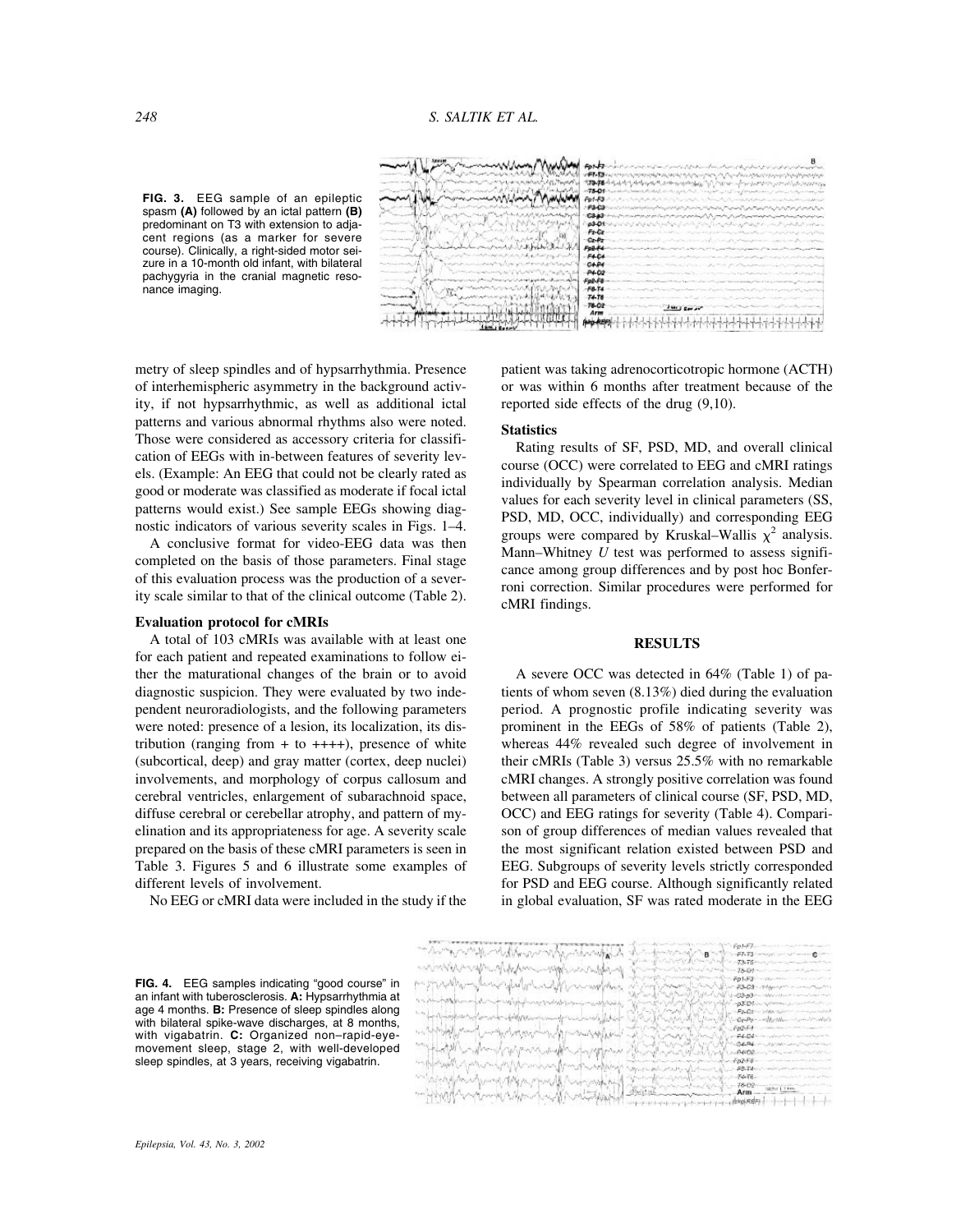**TABLE 2.** *EEG follow-up scale and the incidence of patients*

| Course of EEG: No. of pts                                                                                              | Description                                                                                                                           |
|------------------------------------------------------------------------------------------------------------------------|---------------------------------------------------------------------------------------------------------------------------------------|
| Severe: 50 (58.1% of pts)                                                                                              | Bilateral fast discharges present<br>Asym hyps cont<br>Asym hyps $\rightarrow$ mef<br>Asym hyps $\rightarrow$ fea + sl sp<br>Abs/asym |
| Severe or moderate (as<br>determined by accessory <sup><i>a</i></sup><br>criteria and later placed in other<br>groups) | Sym hyps cont $+$ sl sp<br>abs/asym<br>Sym hyps $\rightarrow$ mef + sl sp<br>abs/asym                                                 |
| Moderate: $26$ (30.2% of pts)                                                                                          | Sym hyps $\text{cont} + \text{sl}$ sp sym<br>Sym hyps $\rightarrow$ mef + sl sp sym<br>Sym hyps $\rightarrow$ fea + sl sp<br>abs/asym |
| Good: 10 $(11.6\% \text{ of pts})$                                                                                     | Sym hyps $\rightarrow$ fea + sl sp sym<br>Sym hyps $\rightarrow$ no ea                                                                |

asym, asymmetrical; hyps, hypsarrhythmia; cont, continuous, mef, multiple epileptogenic foci; sym, symmetrical; fea, focal epileptogenic activity; abs, absent; sl, sleep; sp, spindle; ea, epileptogenic activity;  $\rightarrow$ , changed to.<br><sup>*a*</sup> See EEG recordings and the evaluation protocol, in Methods.

subgroup with severe changes. MD was the modality with least significant relation with the degree of severity in the EEG (Table 5).

Correlative analyses of clinical-severity subgroups, however, showed that MD was the only parameter significantly related to cMRI changes (Table 6). As is shown by the median values of clinical parameters corresponding to each cMRI severity subgroup, MD was good in patients with normal cMRI findings, and it was the worst in the group with severe imaging findings (Table 7).

## **DISCUSSION**

Our results suggest that mental and communicative skills are the most consistently affected behavioral aspects of the infant with IS, whereas seizures may decrease or increase in the time course. Only 22% of our patients have a relatively good PSD, which is not far from the results of similar studies (5,11). Contributions of aggressive use of antiepileptic medication (AEDs) along with the introduction of newer agents may play a role in this fact; however, maturational changes in neuronal excitability may be even more effective. A question may emerge at that point: Is it epilepsy that bears more future risks for the child, or is it the cognitive involvement? Nevertheless, it is obvious that management should be directed to all behavioral modalities. However, the general approach to the patient with IS, at least in our country, has been directed mainly to seizure control and to motor rehabilitation to a lesser extent. Physicians frequently overlook the cognitive and psychosocial impairment of the child until it becomes very evident to the family, by the near-school ages.

Numerous EEG findings have been evaluated and discussed regarding their prognostic value in IS (9,12–17). Presence of physiologic background activity and sleep spindles within hysparrhythmic periods has been proposed as indicating a good prognosis in one study (18), whereas controversial reports in relation to the spindles exist (19,20). Our study was not designed to question the informative value of sleep spindles in the prognosis; rather, both presence and interhemispheric symmetry of those physiological elements were included as parameters contributing to the classification of any EEG under "good" category in addition to other relevant data. Hypsarrhythmia with prominent interhemispheric asymmetry (if the nonhypsarrhythmic hemisphere lacked physiologic activities and showed a depression in the background activity as the difference in the amplitudes was >50%), bilateral fast discharges (suggestive of Lennox– Gastaut syndrome) were categorized as criteria for severe prognosis (21). Asymmetric hypsarrhythmia seems a reliable sign of lesional involvement (12), and when the bioelectrical activity is definitely depressed, the lesion is located solely or predominantly in the non- or lesshypsarrhythmic hemisphere. A parameter included as evidence for a good prognosis, in this study, was the early disappearance of hypsarrhythmia after treatment, a fact reported earlier (1,5).

Our results revealed that 58% of our cases had a trend toward malignancy in their EEGs, and 11% had a good course. Those results were statistically correlated with the clinical course of the patient and very strictly corre-



**FIG. 5.** Example of "moderate" degree of involvement in cranial magnetic resonance imaging (3-year-old boy with hypoxic– ischemic encephalopathy): Bioccipital subcortical gliotic lessions, prominent in  $T_2$ weighted image. **A:** T<sub>1</sub>-weighted image. **B:** T<sub>1</sub>-weighted image.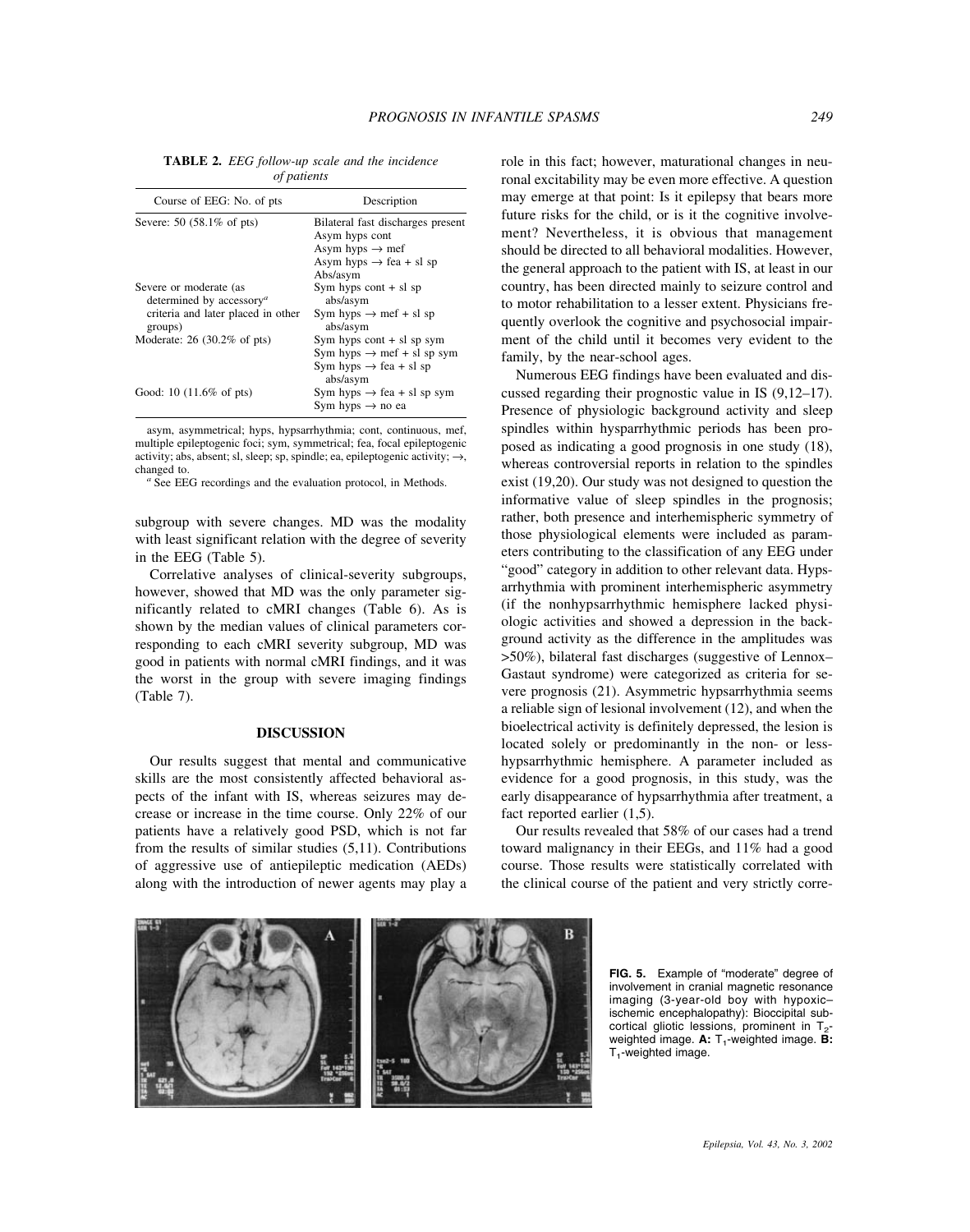**FIG. 6.** Example for "severe" degree of involvement in cranial magnetic resonance imaging (2-year-old girl with hypoxic– ischemic encephalopathy): Biparieto occipital subcortical lessions and ventricular enlargement. Note the massive pathologic signals of cerebellum with pial hemosiderin deposit. **A:** Axial T<sub>2</sub>-weighted image. **B:** Coronal  $T<sub>2</sub>$ -weighted image.



lated with the cognitive behavior. Although EEG has been a popular means of search for the epilepsy in IS and the underlying pathophysiology (17,19,20) its relation to other modalities of well-being seems to deserve attention. In 33 (80.5%) of 41 patients with very poor psychosocial performance, the EEGs showed a consistent progress toward malignancy, and none toward good prognosis. Negative impact of the persistence of diffuse epileptogenic activity on the cognitive functions leading to mental deterioration has been reported before (22), where hypsarrhythmia may be considered a "bioelectrical status" seizing the yet immature brain and leading to irreversible functional changes, in this sense. Another probability, however, may be the direct effect of the primary etiologic factor on those modalities. Because IS is frequently a consequence of severe pre- or perinatal damage to the brain, as well as on developmental or metabolic abnormalities, there may not be enough reason to expect normal cognitive functioning.

A positive relation between a decrease in the severity of hypsarrhythmia and the SF has been reported (23). A similar observation as a 85.7% of severe EEG course in contrast to 3.5% good course was detected in patients with intractable seizures in our study. However, no significant difference in the seizure prognosis was existent between EEG groups with good and with moderate courses. Results were suggestive of a possibility for a

**TABLE 3.** *Patient groups according to cMRI findings and incidences*

| Degree of Inv N:<br>$%$ of pts | Description                                                                                           |
|--------------------------------|-------------------------------------------------------------------------------------------------------|
| Severe: 38: 44.2%              | Lesion $++++++$ , sv atrophy and vol<br>loss, delayed myelination, deep white<br>and gray matter inv. |
| Moderate: 13: 15.1%            | Lesion in two lobes, $+/++$ , atrophy and<br>vol loss, delayed myelination                            |
| Mild-Normal: $35:40.7\%$       | Normal cMRI or lesion in one or two<br>lobes, no atrophy/vol loss, normal<br>myelination              |

sv, severe; vol, volume; inv, involvement; cMRI, cranial magnetic resonance imaging.

better prognosis of epilepsy independent of the EEG changes in time, although the probability of a later developing epilepsy can not be excluded.

Another positive but less significant relation was encountered between MD and the EEG course of the patients with IS. This relation was most prominent in the cases with severe motor deterioration. Malignant EEG changes were seen in 80% of that group. The EEG may serve as an indirect tool mainly by reflecting the negative effects of either diffuse or unilateral involvement of the brain on MD by means of the asymmetry or the absence of physiologic phasic or background activities.

Cranial MRI has a distinctive place in etiologic diagnosis in IS. A differentiation in prognostic consequences depending on the type of brain lesion was reported, and the best prognosis was attributed to the group with normal cMRI findings (24).

No available data in regard to the prognostic informative value of cMRI outside the etiologic perspective exists in the related field. The presence or absence of

**TABLE 4.** *Correlation of clinical follow-up parameters and EEG coursea*

|                              | EEG course (no. of pts) |          |      |
|------------------------------|-------------------------|----------|------|
| Clinical parameters          | Severe                  | Moderate | Good |
| SF $(r_s, 0.44; p < 0.001)$  |                         |          |      |
| Severe                       | 24                      | 3        |      |
| Moderate                     | 17                      | 14       |      |
| Good                         | 9                       | 9        | 8    |
| PSD $(r_s, 0.51; p < 0.001)$ |                         |          |      |
| Severe                       | 33                      | 8        |      |
| Moderate                     | 12                      | 12       | 2    |
| Good                         | 6                       | 6        | 8    |
| MD $(r_s, 0.40; p < 0.001)$  |                         |          |      |
| Severe                       | 28                      |          |      |
| Moderate                     | 12                      | 15       |      |
| Good                         | 10                      | 4        |      |
| OCC $(r_s, 0.49; p < 0.001)$ |                         |          |      |
| Severe                       | 41                      | 13       |      |
| Moderate                     |                         | 8        |      |
| Good                         | 10                      |          |      |

*<sup>a</sup>* Spearman Correlation Analysis test; SF, seizure frequency; MD, motor development; PSD, psychosocial development; OCC, overall clinical course.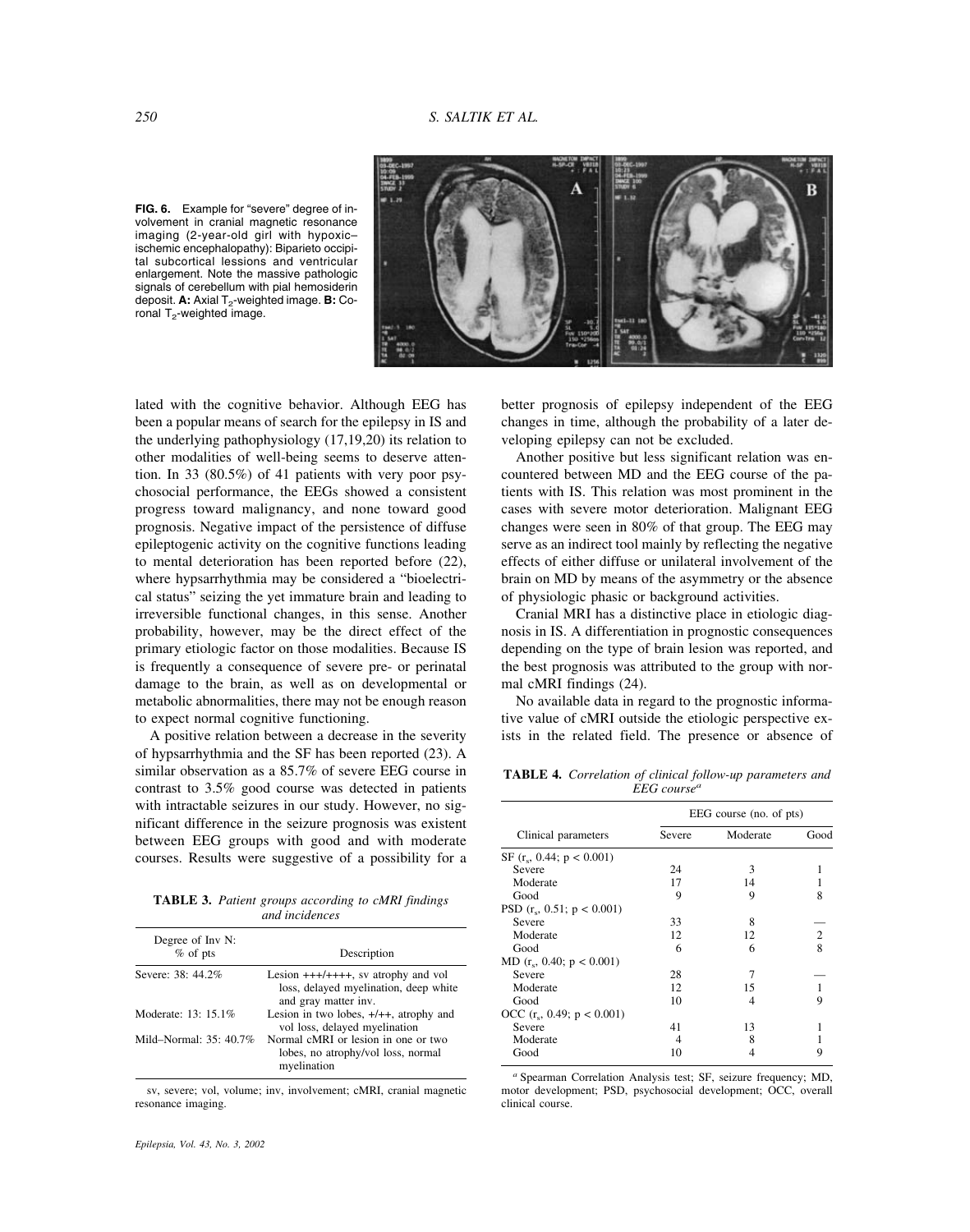**TABLE 5.** *Comparison of median values for clinical severity ratings and EEG groups*

| Clinical parameters | Severe         | Moderate              | Good       | $p^a$     |
|---------------------|----------------|-----------------------|------------|-----------|
| SF (median)         | Moderate<br>ab | Moderate              | Good<br>h  | p < 0.001 |
| PSD (median)        | Severe<br>ab   | a<br>Moderate<br>ac   | Good<br>bc | p < 0.001 |
| MD (median)         | Severe<br>a    | Moderate<br>h         | Good<br>ab | p < 0.01  |
| OCC (median)        | Severe<br>ab   | Moderate-severe<br>aс | Good<br>bc | p < 0.001 |

Paired letters (i.e., ab) indicate significant differences within groups sharing similar letters.

 $a$  Kruskal–Wallis  $\chi^2$  test.

lesions and their extensiveness in the cMRI, rather than type, and also the severity of destruction was scored in this study, and no statistically significant correlation was found between the level of involvement in the cMRI and the questioned clinical parameters, except with MD (Table 4). In our patients with preserved motor functioning (27%), there were no or mild involvements in the cMRIs in 74%. Motor performance in all the symptomatic cases was affected in strict concordance with the underlying primary disease, as to its severity and extensiveness of the cMRI lesions.

Apparent independence of the clinical parameters such as cognitive and seizure condition of the patients from the cMRI-related scales may be related to various reasons. First, purely biochemical abnormalities without imaging findings as well as presence of lesions undetectable with available technical standards may play important roles in the prognostic profile of a certain group of patients with IS. Second, interfering frequent spontaneous or drug-facilitated infections (i.e., ACTH,

**TABLE 6.** *Correlation of clinical follow-up parameters and cMRI involvementsa*

|                             | cMRI involvement (no. of pts) |          |             |  |
|-----------------------------|-------------------------------|----------|-------------|--|
| Clinical parameters         | Severe                        | Moderate | Mild-Normal |  |
| SF $(r_e, 0.10; p > 0.05)$  |                               |          |             |  |
| Severe                      | 13                            | 15       | 10          |  |
| Moderate                    | 6                             | 4        | 3           |  |
| Good                        | 9                             | 13       | 13          |  |
| PSD $(r_s, 0.07; p > 0.05)$ |                               |          |             |  |
| Severe                      | 17                            | 16       | 5           |  |
| Moderate                    | 8                             | 2        | 3           |  |
| Good                        | 16                            | 8        | 11          |  |
| MD $(r_s, 0.45; p < 0.001)$ |                               |          |             |  |
| Severe                      | 22                            | 13       | 3           |  |
| Moderate                    | 7                             | 3        | 3           |  |
| Good                        | 6                             | 12       | 17          |  |
| OCC $(r_s, 0.19; p > 0.05)$ |                               |          |             |  |
| Severe                      | 27                            |          | 4           |  |
| Moderate                    | 9                             |          | 3           |  |
| Good                        | 19                            | 5        |             |  |

*<sup>a</sup>* Spearman correlation analysis test.

**TABLE 7.** *Comparison of median values for clinical severity ratings and cMRI involvements*

| Clinical                          |             |          | cMRI involvement |           |
|-----------------------------------|-------------|----------|------------------|-----------|
| parameters                        | Severe      | Moderate | Mild             | Normal    |
| SF (median)                       | Moderate    | Moderate | Moderate         | Moderate  |
| PSD (median)                      | Moderate    | Severe   | Moderate         | Moderate  |
| $MD (median)^a$<br>$p \leq 0.001$ | Severe<br>a | Severe   | Moderate         | Good<br>a |
| OCC (median)                      | Severe      | Severe   | Severe           | Severe    |

"a" indicates significant group differences (Mann–Whitney *U* test as multiple comparison by post hoc Bonferroni correction). *a* significant in Kruskal–Wallis  $\chi^2$  test.

benzodiazepines), poor feeding or hygienic care, delayed diagnosis, and malpractice have been some of our observations complicating the clinical course, in our settings. Finally, because IS has a very heterogeneous character on both clinical and laboratory grounds, it is not very unlikely that quite different results might be achieved in different methodologic settings. Although maximal attention to be precise and objective in the design and interpretation of the results was paid in this study, unavoidable complexities may still be barriers for more conclusive decisions.

Finally, when the results are briefly summarized, cMRI findings in patients with IS seem to be related to the MD, whereas the EEG changes and their evolution in time apparently have informative value regarding especially the psychosocial development and, in decreasing order, the seizure outcome and the MD of the infant. Results indicate that valuable information regarding the prognosis of an individual patient with IS may be gained early in the clinical course of the disease when the cMRI and repeated EEG data are carefully examined and interpreted from an integrative perspective. Any means for management of the well-known severe consequences of the syndrome may, therefore, be reached earlier.

**Acknowledgment:** We thank Omer Uysal (Ph.D.), for the statistics in this study.

#### **REFERENCES**

- 1. Commission on Classification and Terminology of the International League Against Epilepsy. Proposal for revised classification of epilepsies and epileptic syndromes. *Epilepsia* 1989;30:389–99.
- 2. Chiron C, Dulac O, Bulteau C, et al. Study of regional cerebral blood flow in West syndrome. *Epilepsia* 1993;34:707–15.
- 3. Jeavons PM, Livet MO. West syndrome: infantile spasms. In: Roger J, Bureau M, Dravet C, et al., eds. 2nd ed. *Epileptic syndromes in infancy, childhood and adolescence.* London: John Libbey, 1992:53–65.
- 4. Vigevano F, Fusco L, Cusmai R, et al. The idiopathic form of West syndrome. *Epilepsia* 1993;34:743–6.
- 5. Riikonen R. Long term outcome of West syndrome: a study of adults with a history of infantile spasms. *Epilepsia* 1996;37:367– 72.
- 6. Commission on Pediatric Epilepsy of the International League Against Epilepsy. Workshop on infantile spasms. *Epilepsia* 1992; 33:195.